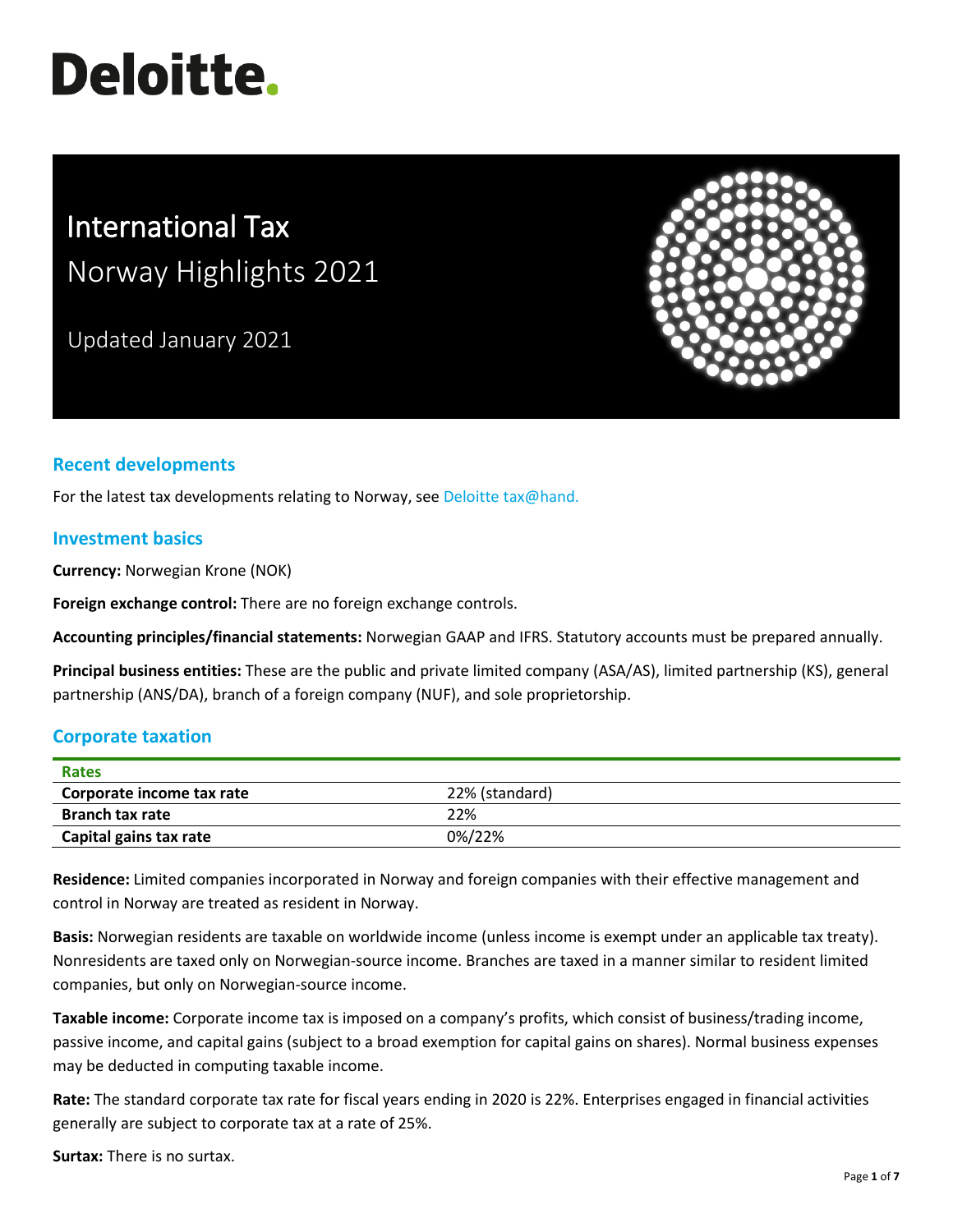#### **Alternative minimum tax:** There is no alternative minimum tax.

**Taxation of dividends:** Dividends received by a Norwegian resident limited company from another Norwegian limited company or a limited company resident in the European Economic Area (EEA) are 97% exempt from tax, with the remaining 3% taxed at the standard corporate tax rate of 22% (effective tax rate of 0.66%). For dividends received from a company resident in a low-tax jurisdiction within the EEA, the 97% exemption applies only if real business activities are conducted in that jurisdiction.

Dividends received by a Norwegian resident limited company from a limited company located in a non-EEA country are 97% exempt if the Norwegian company has held at least 10% of the shares for at least two years and the foreign country is not a low-tax country.

Intragroup dividends from Norwegian companies are 100% exempt from taxation, provided the shareholder owns and controls more than 90% of the shares and voting rights of the subsidiary, or the ultimate parent (which need not be Norwegian) owns and controls directly or indirectly more than 90% of the shares and voting rights of both companies. The exemption for intragroup dividends also applies if the distribution is from a limited company resident in the EEA, provided the distribution would qualify for the 97% exemption had there not been an intragroup distribution.

**Capital gains:** Capital gains generally are taxable, subject to an exemption for gains on shares (see under "Participation exemption," below).

**Losses:** Losses may be carried forward without limit. Liquidation losses only may be carried back for two years.

**Foreign tax relief:** Tax credits for foreign tax paid are available in two baskets, for "income in low-tax jurisdictions" or "other foreign-source income." The maximum credit within each basket is limited to the lower of the foreign tax paid or 22% of the foreign-source income. Credit for underlying tax is available if a dividend is (fully) taxable in Norway and the Norwegian limited company has held at least 10% of the shares in the foreign payer for at least two years.

**Participation exemption:** Capital gains derived by a Norwegian limited company on the disposal of shares in another Norwegian or EEA resident limited company are exempt from taxation. For gains realized on the disposal of shares in a company in a low-tax jurisdiction within the EEA, the exemption applies only if real business activities are conducted in that jurisdiction. Capital gains realized by a Norwegian limited company on shares in a company resident in a non-EEA country are exempt from taxation if at least 10% of the shares have been held for at least two years and the foreign company is not resident in a low-tax jurisdiction.

**Holding company regime:** There is no special regime, but the participation exemption is available for certain dividends and capital gains.

**Incentives:** Limited R&D credits are available.

#### **Compliance for corporations**

**Tax year:** The tax year normally is the calendar year but may deviate in accordance with deviating accounting years.

**Consolidated returns:** There are no provisions for consolidated returns, but Norwegian group companies and Norwegian branches of EEA companies may make group contributions. For a group contribution to have tax effect, both the intragroup share ownership and voting rights percentages must exceed 90%.

**Filing and payment:** Advance payments of corporate taxes are due twice a year (on 15 February and 15 April in the year following the tax year). Any (remaining) shortfall is payable during the fall, normally in November. The tax authorities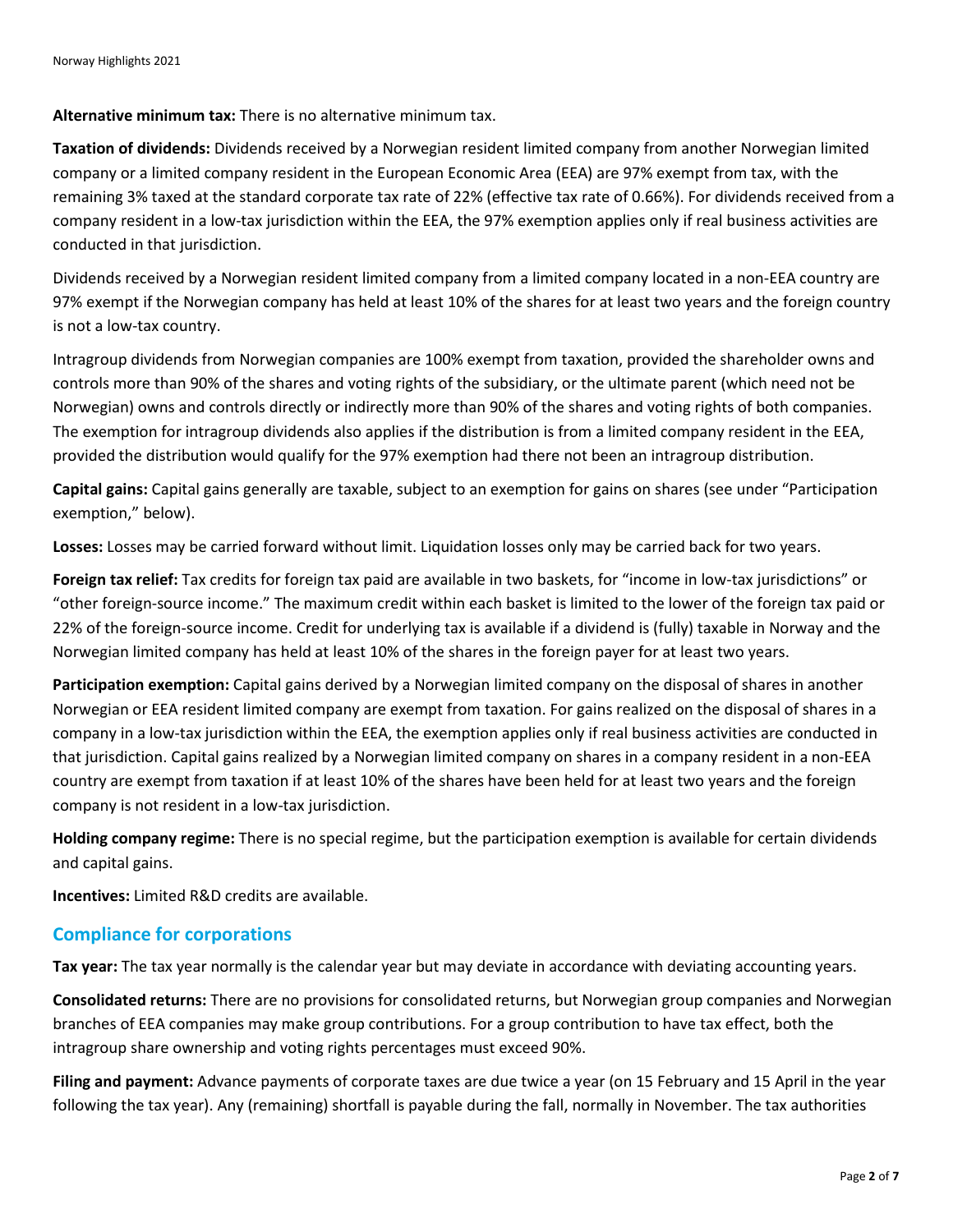estimate the amount of the first two payments based on the previous year's income. The last payment is based on a tax return, which companies must file electronically by 31 May. Hardcopy tax returns are not permitted.

**Penalties:** Penalties normally are 20% but may be up to 40% of the tax that is, or could have been, avoided. Interest also may be charged.

**Rulings:** The tax authorities may issue an advance ruling at the request of the taxpayer on the tax consequences of a specific future transaction.

#### **Individual taxation**

| <b>Rates</b>                  |                          |        |
|-------------------------------|--------------------------|--------|
| Individual income tax rate    | <b>Taxable income</b>    | Rate*  |
|                               | Up to NOK 184,799        | 0%     |
|                               | NOK 184,800 - 260,099    | 1.7%   |
|                               | NOK 260,100 - 651,249    | 4%     |
|                               | NOK 651,250 - 1,021,549  | 13.2%  |
|                               | NOK 1,021,550 or greater | 16.2%  |
| Capital gains tax rate-shares |                          | 31.68% |
| Capital gains tax rate-other  |                          | 22%    |

\* Plus 22% municipal and national tax

**Residence:** Individuals become permanent residents in Norway if they are present in Norway for a period exceeding 183 days during any 12-month period, or 270 days during any 36-month period. Individuals do not become resident during the first calendar year if the time spent in Norway in that year is less than 183 days.

**Basis:** All individuals domiciled or permanently resident in Norway are subject to Norwegian income tax on their worldwide income. Nonresidents are taxed on income received from real and personal property in Norway and on directors' fees from Norwegian corporations. In addition, income from personal services carried out through private or public employment in Norway by nonresidents temporarily present in Norway, including persons sent to Norway by employment agencies, is taxable. Norway's right to tax may be limited under an applicable tax treaty.

**Taxable income:** Income tax liability is based on worldwide income, net of expenses (including interest paid) and foreign income taxes. Taxable income includes salaries; dividends, interest, and royalties; income from real property and other capital; industrial, commercial, and agricultural profits; and shares of partnership net income, whether or not withdrawn from the partnership.

**Rates:** For fiscal years ending in 2020, a combined municipal and national tax rate of 22% applies to net income. Income/loss due to ownership in companies and partnerships, such as gains on realization and distributions, is subject to a 1.44 multiplier before taxation; the effective tax rate is 31.68%.

A progressive bracket tax also applies to personal income, with four thresholds. The marginal rates are 1.7%, 4%, 13.2%, and 16.2%, and the corresponding thresholds are NOK 184,800, NOK 260,100, NOK 651,250, and NOK 1,021,550. The top marginal income tax rate is 38.2% (22% + 16.2%) exclusive of social security.

**Capital gains:** Capital gains for fiscal years ending in 2020 are taxed at a rate of 22%. Gains from the sale of real property used as a permanent residence are taxable if the taxpayer owned the property for less than one year (five years for a vacation home) or if the taxpayer did not use the real property as its permanent residence for at least one year within the two-year period prior to the sale. Gains from the sale of securities are included in taxable income.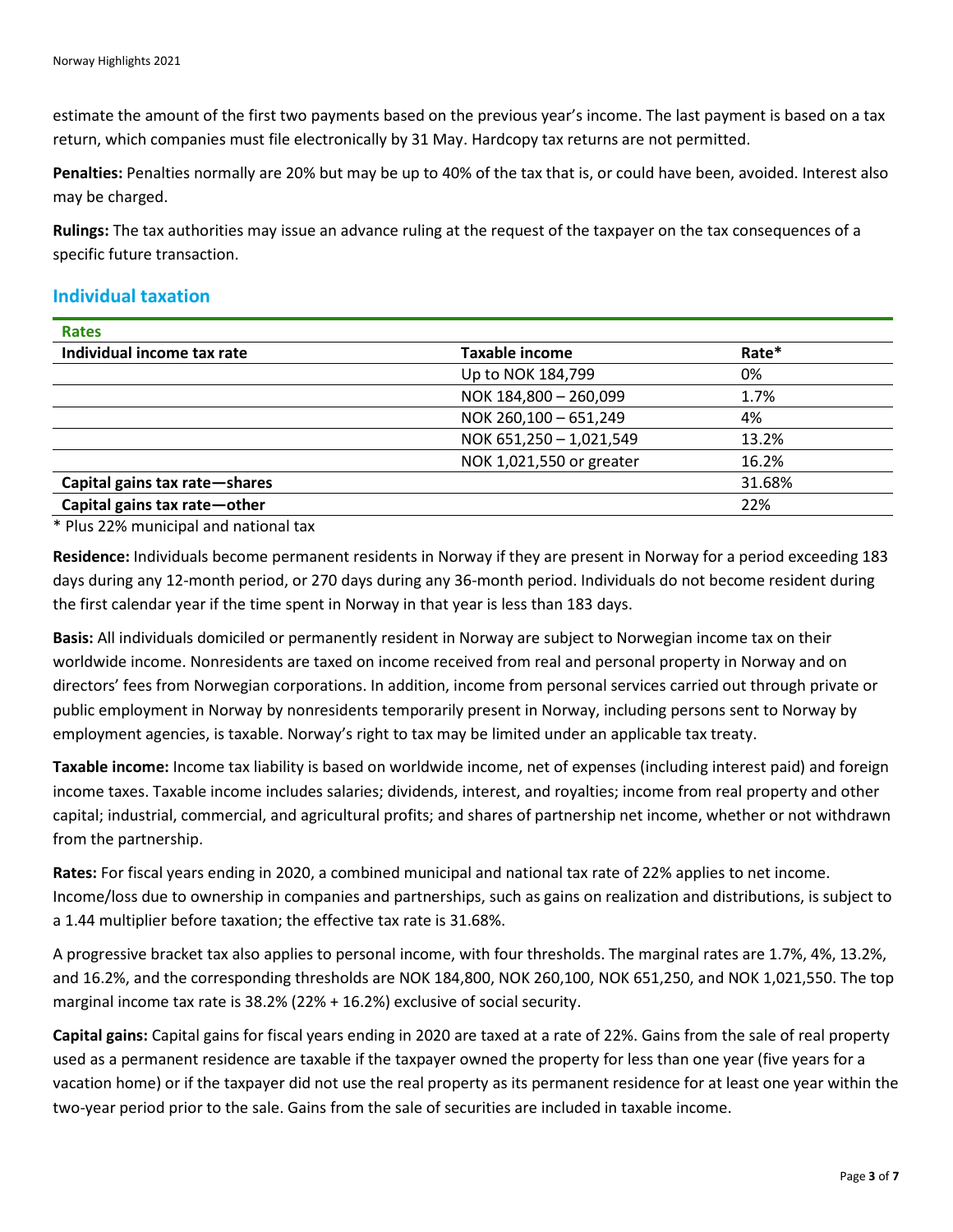**Deductions and allowances:** Losses incurred on the sale of securities are fully deductible from taxable income. A standard deduction from ordinary income is available for incidental personal expenses of up to 46% of salary, subject to a minimum and maximum employment income of NOK 31,800 and NOK 106,750, respectively. The standard personal deduction is NOK 52,450. A resident taxpayer is entitled to an unlimited deduction for interest paid on debt. (For individuals investing via certain transparent partnerships, the limitations mentioned under "Anti-avoidance rules, Interest deduction limitations," below, may apply.)

**Foreign tax relief:** Tax credits for foreign tax paid are available in two baskets, for "income in low-tax jurisdictions" or "other foreign-source income." The maximum credit within each basket is limited to the lower of the foreign tax paid or the estimated Norwegian tax on the foreign income.

#### **Compliance for individuals**

**Tax year:** The tax year is the calendar year.

**Filing status:** While spouses generally are taxed as individual taxpayers, if each spouse derives income, a separate assessment may be claimed. Separate assessment typically is used if this results in a lower tax burden.

**Filing and payment:** Tax payable on employment income is withheld at source by the employer. The deadline for tax return filing for individuals not carrying out a personal business is 30 April following the year end.

**Penalties:** Penalties normally are 20% but may be up to 40% of the tax that is, or could have been, avoided. Interest also may be charged.

**Rulings:** The tax authorities may issue an advance ruling at the request of the taxpayer on the tax consequences of a specific future transaction.

| <b>Rates</b>                       |                  |                     |          |            |
|------------------------------------|------------------|---------------------|----------|------------|
| Type of payment                    | <b>Residents</b> | <b>Nonresidents</b> |          |            |
|                                    | Company          | Individual          | Company  | Individual |
| <b>Dividends</b>                   | 0%               | 0%                  | 0%/25%*  | 25%*       |
| <b>Interest</b>                    | 0%               | 0%                  | 0%/15%** | 0%         |
| <b>Royalties</b>                   | 0%               | 0%                  | 0%/15%** | 0%         |
| <b>Fees for technical services</b> | 0%               | 0%                  | 0%       | 0%         |

### **Withholding tax**

\* May be reduced under an applicable tax treaty.

\*\* As from 1 July 2021 on payments received by certain related companies domiciled in low-tax jurisdictions (i.e., jurisdictions where these companies are subject to an effective corporate income tax rate that is less than two-thirds of the rate that would apply to comparable Norwegian companies). May be reduced under an applicable tax treaty.

**Dividends:** No withholding tax is imposed on dividends paid to Norwegian residents. No withholding tax is imposed on dividends paid by a Norwegian limited company to an EEA resident corporate shareholder, provided the shareholder conducts a real business activity and has an "actual establishment" in the relevant jurisdiction (see "Participation exemption," above). Otherwise, the applicable tax treaty rate will apply. Distributions to corporate shareholders resident outside the EEA or individual nonresident shareholders are subject to a 25% withholding tax, unless the rate is reduced under a tax treaty.

**Interest:** Norway generally does not impose withholding tax on interest. As from 1 July 2021, Norway will impose withholding tax on interest payments made to certain related companies domiciled in low-tax jurisdictions.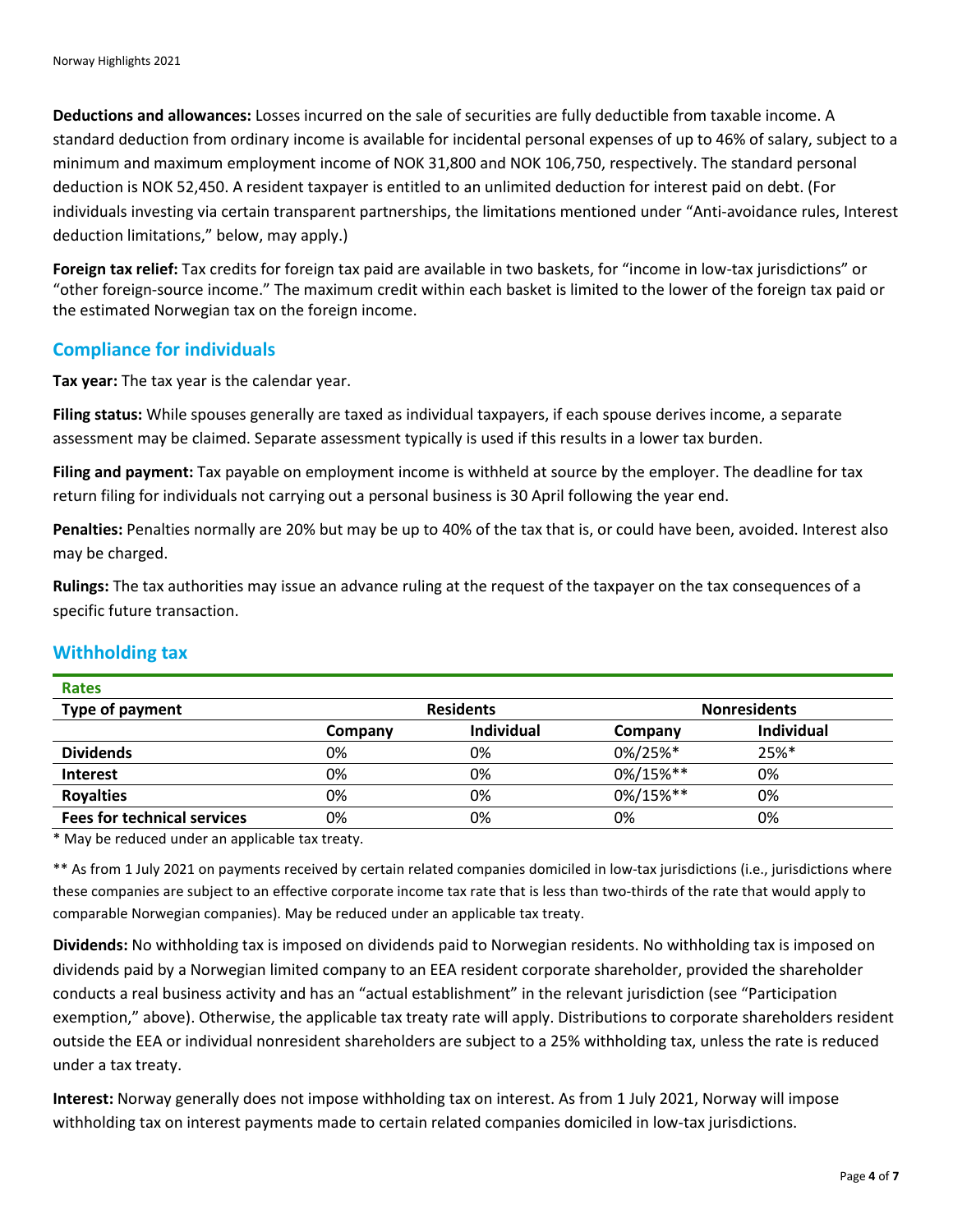**Royalties:** Norway generally does not impose withholding tax on royalties. As from 1 July 2021, Norway will impose withholding tax on royalty payments made to certain related companies domiciled in low-tax jurisdictions.

**Fees for technical services:** Norway does not impose withholding tax on technical service fees.

**Branch remittance tax:** There is no branch remittance tax.

#### **Anti-avoidance rules**

**Transfer pricing:** In principle, intercompany transactions are acceptable for tax purposes if they are based on the arm's length principle. Documentation requirements apply.

**Interest deduction limitations:** Interest on debt generally may be deducted to the extent the net interest expenses do not exceed 25% of adjusted tax EBITDA (taxable income plus interest costs and tax depreciation). For groups, NOK 25 million in net interest expenses for Norwegian entities within the group generally should be deductible regardless of tax EBITDA (for non-group companies, a de minimis threshold of NOK 5 million in net interest expenses applies at the company level). For groups subject to an interest limitation, relief may be sought under two potential "equity escape" rules where a company or Norwegian part of a group has documented (and an auditor has confirmed) that its adjusted equity ratio is not greater than two percentage points lower than the equity ratio of the consolidated group as reflected in the group's accounts prepared by the ultimate parent entity. However, certain related party debt still may be limited regardless of de minimis threshold or equity escape rules.

**Controlled foreign companies:** If at least 50% of the shares in a foreign company resident outside the EEA are held or controlled directly or indirectly by Norwegian resident taxpayers and the foreign company is effectively subject to less than two-thirds of the Norwegian tax on the same income, the foreign company is treated as a controlled foreign company (CFC) unless Norway has entered into a tax treaty with the relevant country and the income is not mainly of a passive nature. The same conditions apply to companies resident in an EEA country, except that the foreign company is not considered a CFC if real business activities are carried out in the relevant jurisdiction.

**Hybrids:** Norway has not implemented anti-hybrid rules other than an exception to the participation exemption regime for dividends paid to a Norwegian tax resident if the foreign payer company has been granted an income tax deduction for the dividend distribution in its country of residence. When a capital instrument has both debt and equity features, the tax authorities adopt a substance-over-form approach. It is common practice to make an overall assessment of an instrument's main features to determine whether it should be treated as debt or equity.

**Economic substance requirements:** A substance-over-form approach is recognized in Norwegian case law/tax practice. Thus, in arrangements that are primarily artificial, anti-avoidance legislation applies such that the legal form of an arrangement may be disregarded and tax levied in accordance with the economic substance of the transaction.

**Disclosure requirements:** Norway has introduced country-by country (CbC) reporting rules. Documentation must be provided by 31 December of the year following the financial year-end. For entities other than Norwegian-based ultimate parents, a reporting obligation generally will apply only if entities further up the ownership chain are resident in countries not having an agreement with Norway for the automatic exchange of information. In connection with the tax return filing, however, Norwegian group companies must state which company within the group will fulfill the CbC reporting obligation and the country where that entity is resident.

**Exit tax:** Exit taxation applies when a company migrates out of Norway's taxing jurisdiction, subject to certain exemptions when migration is to another EEA jurisdiction. If a company migrates to a low-tax jurisdiction within the EEA, the exemption is conditional on the company conducting real business activities in the new jurisdiction. When assets are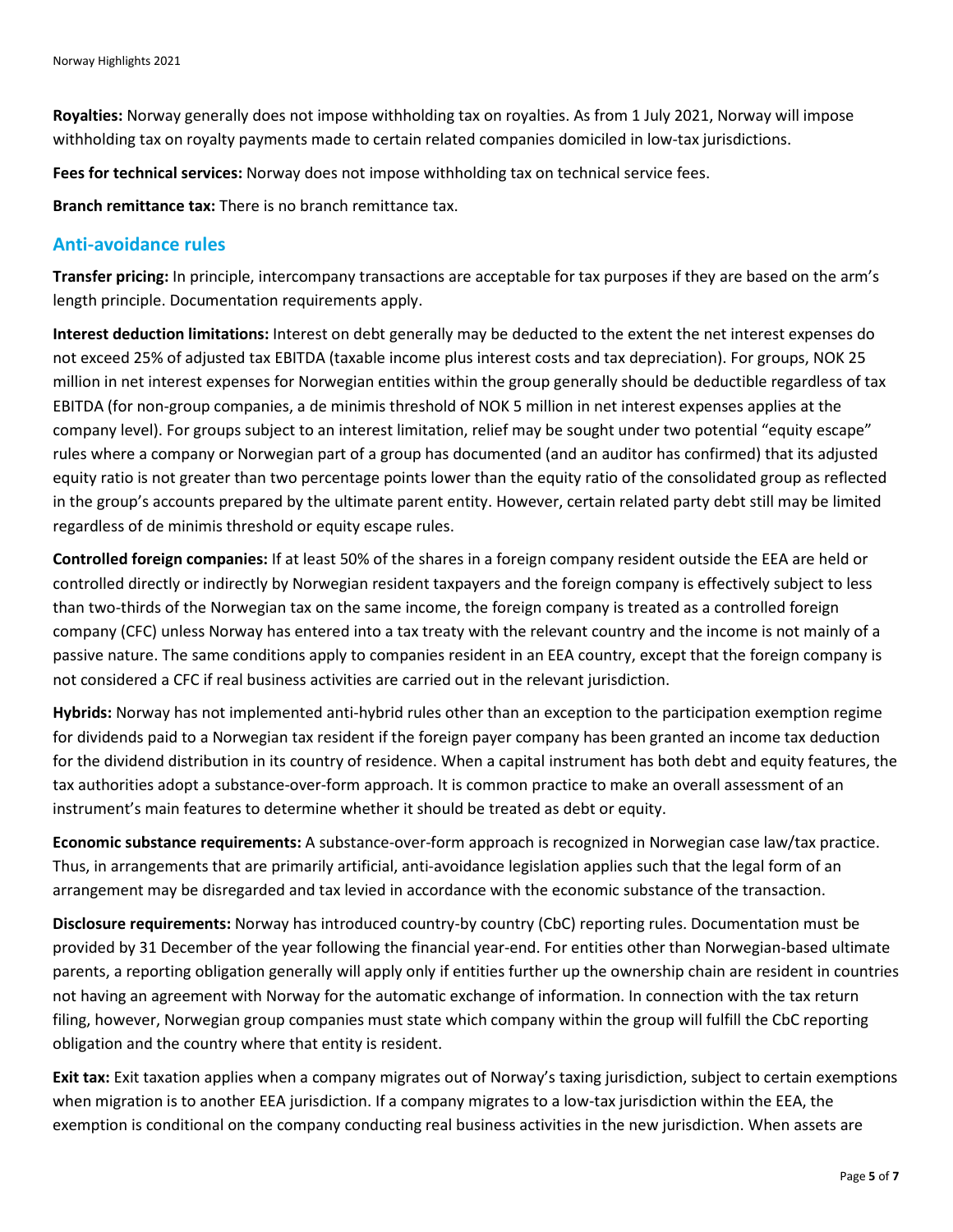migrated out of Norway, a built-in gain exceeding certain thresholds is taxable. With respect to assets owned by a taxpayer resident in an EEA country, the payment of the tax assessed may be deferred in certain cases. However, oneseventh of the original tax must be paid every income year from the year of the migration. The deferral is subject to an interest charge and if there is genuine risk that the tax may not be recovered, security must be provided.

**General anti-avoidance rule:** The current Norwegian GAAR is a statutory rule under which a transaction may be disregarded or reclassified for tax purposes if the main purpose of the transaction was to obtain a tax advantage and an overall assessment warrants that the transaction should be disregarded or reclassified for tax purposes. In making an overall assessment, relevant criteria include, among others, whether the transaction has commercial value and other effects in Norway and abroad; the extent of the tax advantage; whether the transaction is unreasonable with regard to its economic purpose; whether the same result could have been achieved in a manner not captured by the GAAR; how the relevant tax provisions are drafted; and whether respecting the transaction would be contrary to the objectives of the relevant tax provisions or general tax principles.

#### **Value added tax**

| <b>Rates</b>         |            |
|----------------------|------------|
| <b>Standard rate</b> | 25%        |
| <b>Reduced rate</b>  | 0%/12%/15% |

**Taxable transactions:** VAT applies at each stage of production and distribution of most goods and services, including royalties, advertising, and hotel services.

**Rates:** The standard rate is 25%; a lower rate of 15% applies to food and drinks, and a 12% rate applies to passenger transport, hotel accommodation, cinema tickets, and admission to museums, amusement parks, and sporting events. Certain transactions are zero-rated or exempt.

**Registration:** Businesses with annual turnover above NOK 50,000 must register for VAT purposes.

**Filing and payment:** There are six filing and payment due dates each year (every second month).

#### **Other taxes on corporations and individuals**

Unless otherwise stated, the taxes in this section apply to both companies and individuals and are imposed at the national level.

**Social security contributions:** A person resident or working in Norway is a compulsory insured "member" under the National Insurance Scheme (NI-scheme). The NI-scheme is financed by contributions from its members, employers of members, and the Norwegian state. Parliament sets the contribution rates annually. The employee's contribution is 8.2% of gross income derived from employment. The employer's contribution is differentiated regionally and ranges between 0% and 14.1%. Specific rates (a maximum of 11.4%) apply to income from self-employment and remuneration for work performed by partners in partnerships. The contribution for other types of personal income (e.g., pensions) is 5.1%.

**Payroll tax:** There is no payroll tax. The employer must withhold tax on salary on behalf of its employees, and remit that to the tax office.

**Capital duty:** There is no capital duty.